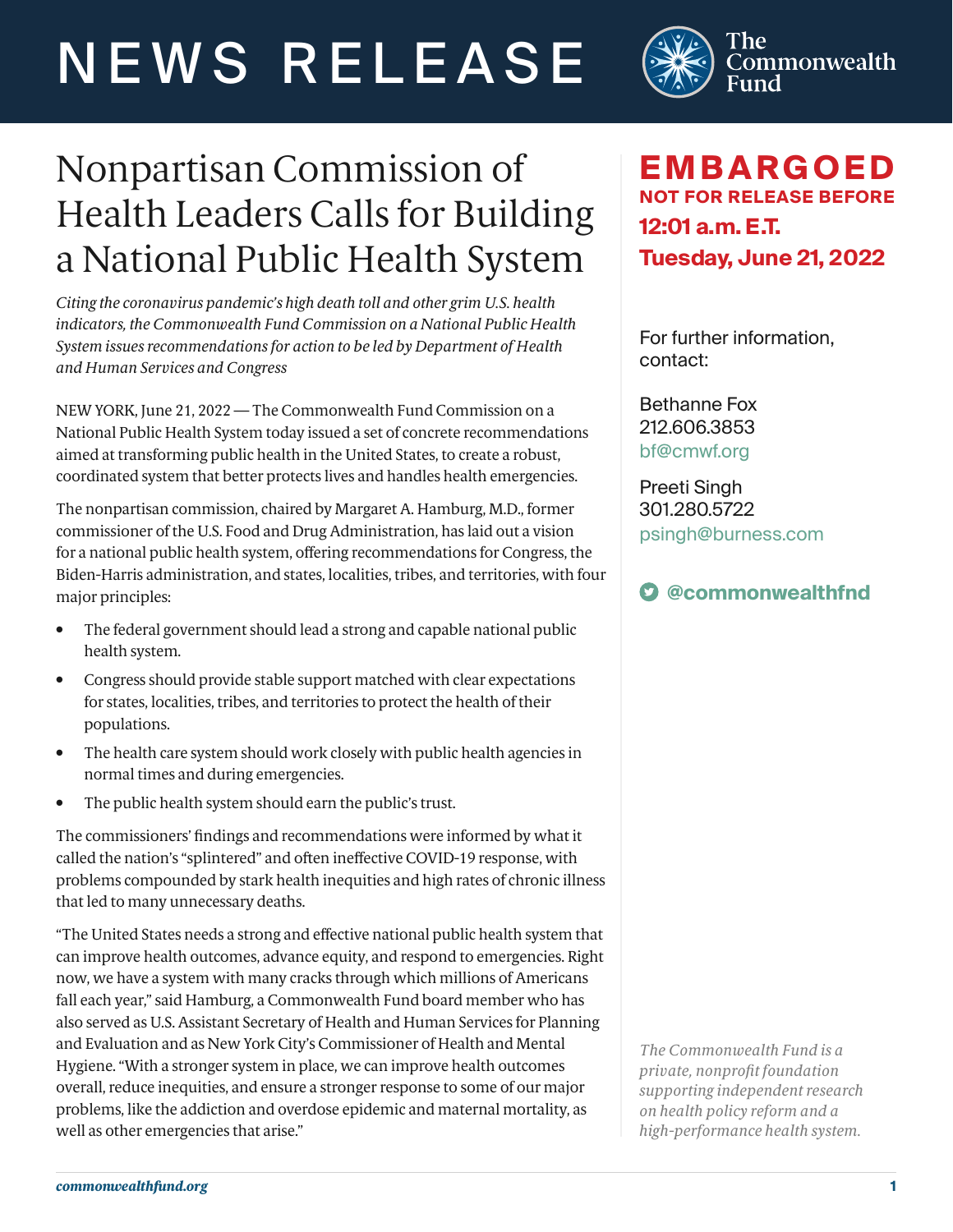#### **KEY RECOMMENDATIONS**

To address the many structural problems with public health in the U.S., the Commission in its report:

- Called on the Department of Health and Human Services to serve as the national nexus for building a national public health infrastructure that protects people regardless of where they live. The Commission recommends creation of a new position — Undersecretary for Public Health — who would serve as a focal point for these activities and have a clear mandate, adequate staff, and other resources.
- Called on Congress to provide reliable funding for state, local, tribal and territorial health departments which are expert, diligent and dedicated, but chronically strapped for funds and staff. This support would be tied to requirements that all health departments meet certain basic standards (often referred to as foundational capabilities) that would be measured through a revised accreditation process. The Commission estimates the annual cost for building a public health workforce and modernized public health information system to be \$8 billion.
- Recommended that the health care system work more closely with the public health system, including by regularly sharing data during both emergency and nonemergency periods. Such coordination would build on some of the successful collaborations between the health care and public health systems seen during the pandemic.
- Recommended that public health leaders earn public trust through enhanced community engagement and shared decision-making. The Commission also encourages broad support for community-based organizations and improved communication efforts to address health literacy, misinformation, and disinformation, as well as a commitment to improved integrity and transparency in decision-making.
- Outlined steps to build a national public health system that could begin immediately and would not require new legislation.

"The recommended spending is significant, but it pales next to the cost of continued inaction, including the trillions of dollars and a million lives lost because the pandemic response was so inadequate despite heroic frontline efforts," said Commission member Julie Gerberding, M.D., M.P.H., former director of the U.S. Centers for Disease Control and Prevention.

Hamburg and Gerberding were joined on the Commission by the following nationally recognized experts in public health:

- Mandy Cohen, M.D., M.P.H., former Secretary, North Carolina Department of Health and Human Services
- Karen DeSalvo, M.D., M.P.H., M.Sc., former U.S. Assistant Secretary for Health (Acting); former National Coordinator for Health Information Technology; former New Orleans Commissioner of Health
- Joneigh Khaldun, M.D., M.P.H., Appointee, Presidential COVID-19 Health Equity Task Force; former Chief Medical Executive, State of Michigan; former Detroit Health Commissioner; former Chief Medical Officer, Baltimore City Health Department
- David Lakey, M.D., Vice Chancellor for Health Affairs and Chief Medical Officer at the University of Texas System, and Professor of Medicine at the University of Texas at Tyler Health Science Center; former Texas Commissioner of Health; past President of the Association of State and Territorial Health Officials
- Ellen MacKenzie, Ph.D., Sc.M., Dean, Johns Hopkins Bloomberg School of Public Health
- Herminia Palacio, M.D., M.P.H., President and CEO, Guttmacher Institute; former New York City Deputy Mayor for Health and Human Services; former Executive Director and Local Health Authority, Harris County (TX) Public Health and Environmental Services
- Nirav R. Shah, M.D., M.P.H., Senior Scholar, Clinical Excellence Research Center, Stanford University; Chief Medical Officer, American Health Associates; former Commissioner of Health, State of New York.